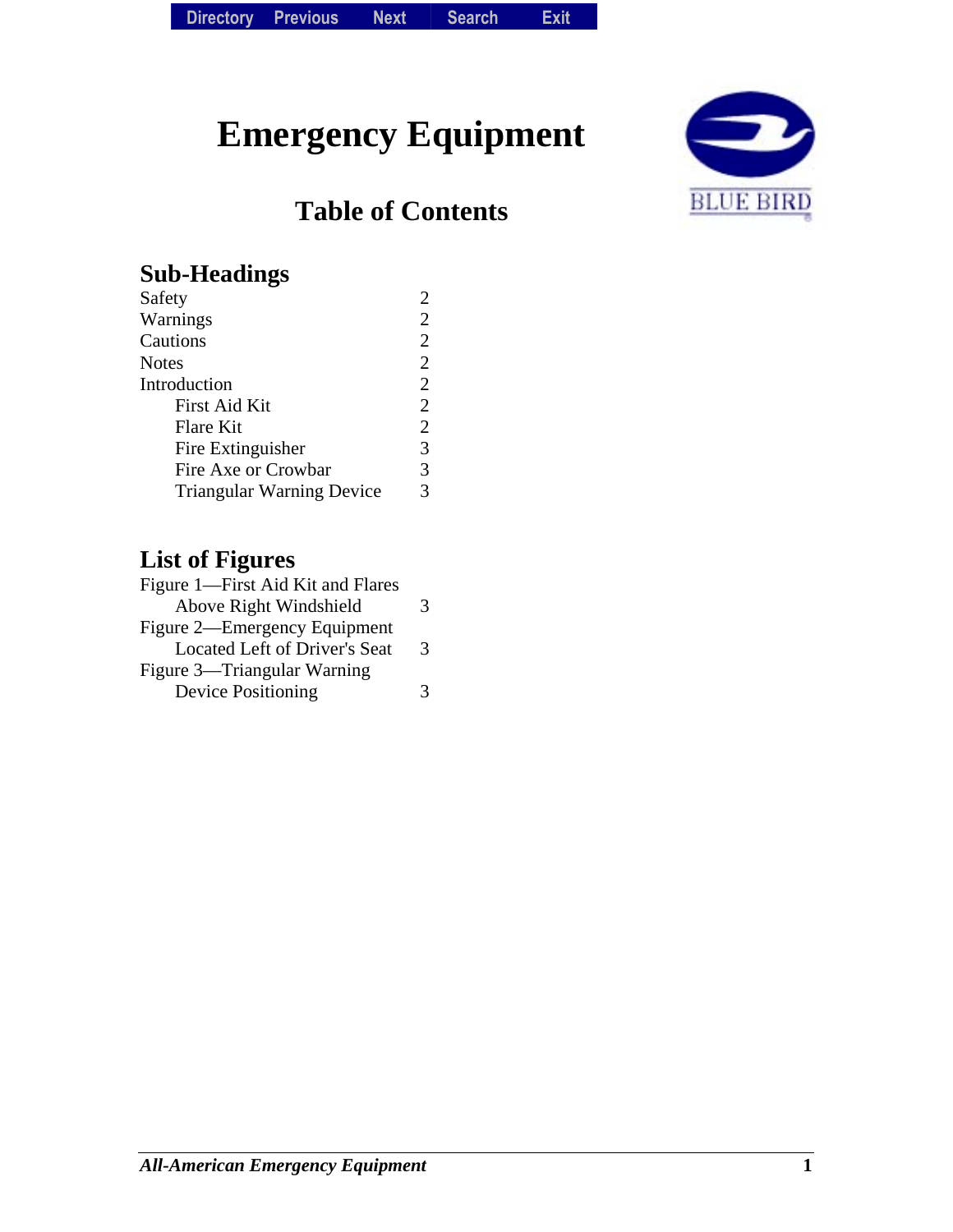# **Emergency Equipment**

# **Safety**

The purpose of this safety summary is twofold. First, it is to help ensure the safety and health of persons performing service and maintenance on, or operation of, this Blue Bird product. Second, it is to help ensure protection of equipment. Before performing any service, maintenance or operating procedure on this product, individuals should read and adhere to the applicable warnings, cautions and notes located throughout this Blue Bird Service Manual.

## **Warnings**

Warnings apply to a procedure or practice that, if not correctly adhered to, could result in injury or death. Particular attention should be paid to sections of this manual where warnings appear.

## **Cautions**

Cautions apply to a procedure or practice that, if not correctly adhered to, could result in damage to or destruction of equipment.

## **Notes**

Notes are used to explain, clarify, or otherwise give additional insight for a given subject, product or procedure. Please note that on occasion, notes too may advise of potential safety issues.

## **Introduction**

The **First Aid Kit** is mounted in the front of the bus body above the right-hand windshield.

The **Fire Extinguisher** is located left of the driver's seat, or the right-hand side of the hood ledge near the stepwell.

The **Fire Axe or crowbar** is located on the electrical panel access cover, to the left of the driver's seat.

The **Flare Kit** is mounted on the left-hand side panel, behind the driver's seat.

The **Triangular Warning Device** for states requiring warning devices is located in the driver's compartment above the windshield.

Buses with optional locking emergency equipment in the front upper panel above the windshield have equipment behind the access door, and are labeled with a list of equipment.

The door locking mechanism is connected to a buzzer system. The buzzer sounds when the ignition is turned on, and the compartment is locked.

The Rear Engine models have emergency equipment located in the front of the bus body, in the center compartment at the floor, depending on the options.

#### **First Aid Kit**

Inspect contents weekly to ensure that all contents comply with applicable state specifications. **Figure 1—First Aid Kit and Flares Above Right Windshield.**

#### **Flare Kit**

- 1. Inspect contents of the flare kit every thirty (30) days.
- 2. Inspect the mounting fasteners every thirty (30) days to ensure fasteners are